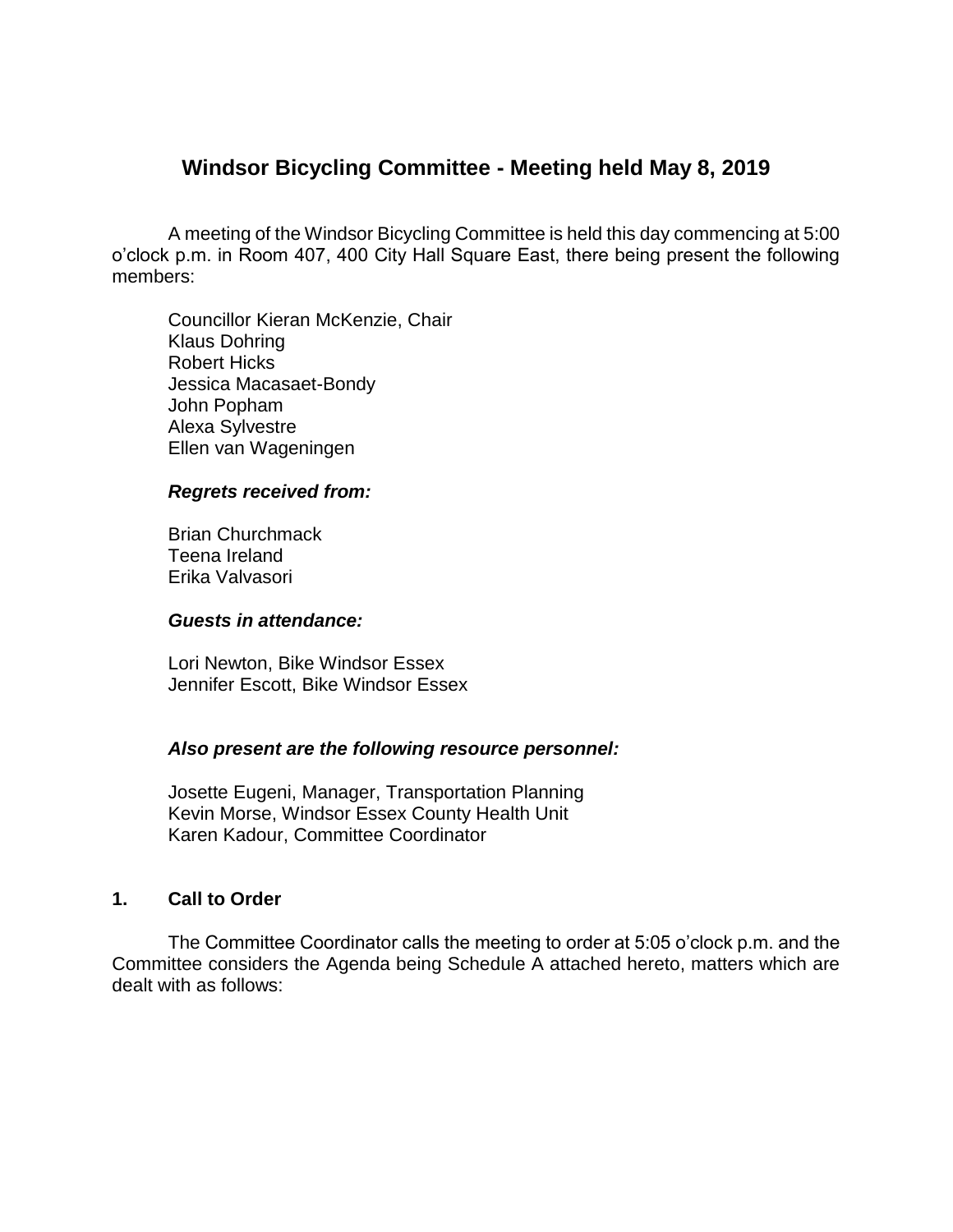### **2. Election of Chair**

The Committee Coordinator calls for nominations from the floor for the position of Chair. J. Macasaet-Bondy nominates Councillor McKenzie, seconded by R. Hicks. The Committee Coordinator asks if there are further nominations from the floor for the position of Chair. Seeing none, the Committee Coordinator asks Councillor McKenzie if he accepts. Councillor McKenzie accepts and assumes the Chair.

Moved by J. Macasaet-Bondy, seconded by R. Hicks,

That Councillor Kieran McKenzie **BE ELECTED** Chair of the Windsor Bicycling Committee.

Carried.

The Chair invites the members, resource and guests to introduce themselves.

#### **3. Declaration of Conflict**

K. Dohring discloses an interest that he has developed a "cargo bike" that he assembles in his shop and he notes that this is not a commercial enterprise at this time but is merely a hobby.

#### **5. Presentation**

Lori Newton, Bike Windsor Essex provides an overview of initiatives and programs related to Bike Windsor Essex as follows:

- "Wrench-up" Learn how to fix and maintain your bicycle
- "Cycle Smart" Gain the skills, knowledge and confidence to cycle smart
- $\bullet$  Bike Security Simple steps to shield against bike theft Download the 529 Garage smartphone application to register your bike.
- How to bike to work Tips for your commute, i.e. bicycle safety, bicycle comfort, planning the route, secure bike parking.
- "Explore YOUR City Rides 2019" Cyclists are encouraged to join Bike Windsor Essex every Saturday morning at 9:30 a.m. (May to August 2019) for the rides. Departure time is 10:00 a.m. from the Bike Kitchen (628 Monmouth Road). The rides are open to all ages.
- Bike to Work Event CBC will be broadcasting from the waterfront for the 2019 event. Bike Windsor Essex will require funding in the amount of \$4,500 for expenses for this event..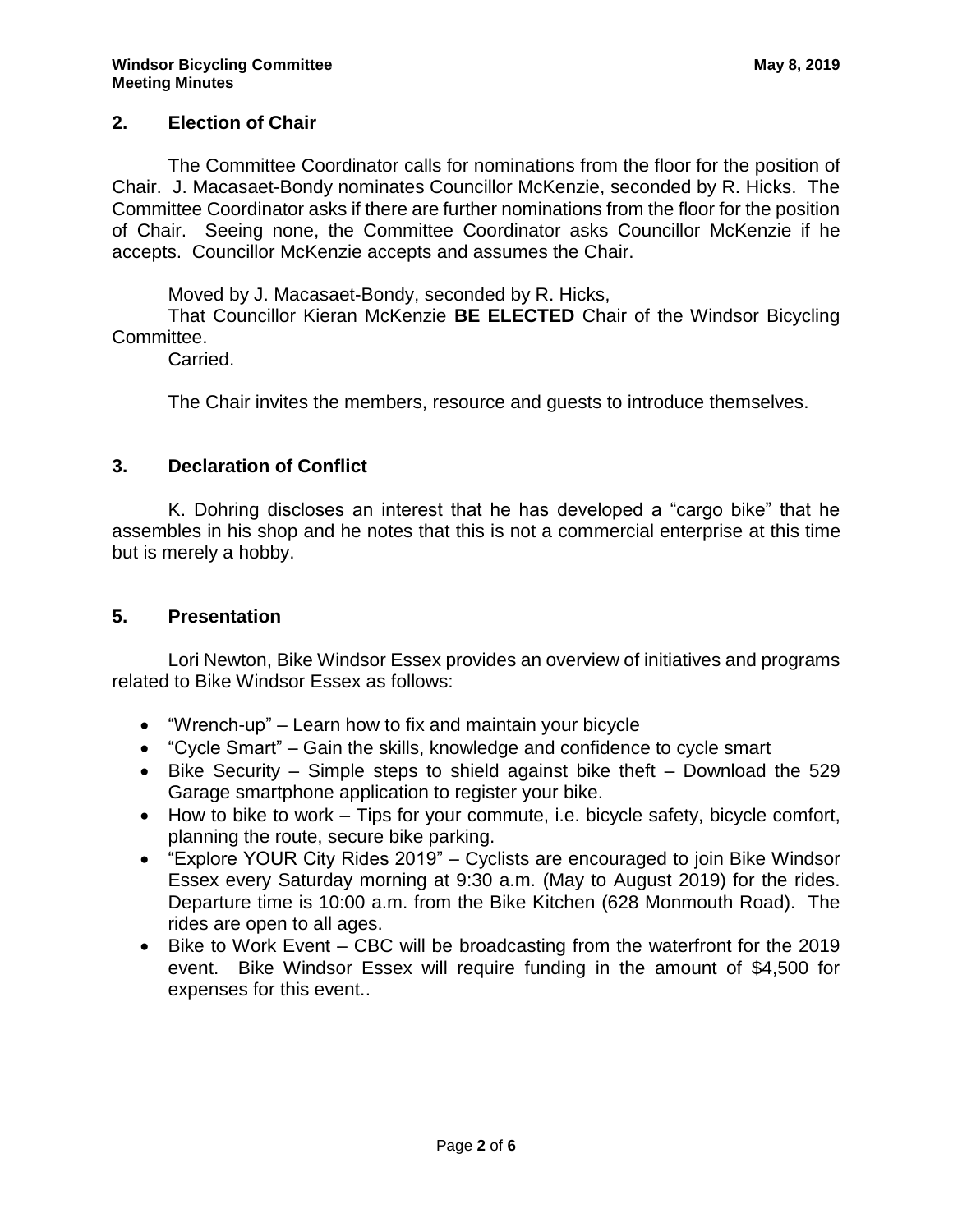### **4. Adoption of the Minutes**

Moved by J. Macasaet-Bondy, seconded by J. Popham,

That the minutes of the Windsor Bicycling Committee of its meeting held October 3, 2018 **BE ADOPTED** as presented.

Carried.

### **6. Business Items**

### **Bike to Work 2019**

K. Dohring expresses concern that the WBC is involved with outreach activities such as Bike to Work rather than looking at fundamental things, i.e. secure bike lanes.

J. Macasaet-Bondy is looking to create a positive event around cycling in order to create that culture shift.

The Chair notes that events may seem like "busy work", however there is tremendous value in seeing cyclists at these events.

Moved by K. Dohring, seconded by R. Hicks,

That **APPROVAL BE GIVEN** to an expenditure in the upset amount of \$1,000 for a portion of the costs associated with the Bike to Work breakfast to be held on May 27, 2019 at The Bistro At The River, 78 Riverside Drive West.

Carried.

# **Bike to Fireworks 2019 – June 24, 2019**

J. Eugeni reports people will be cycling to Charles Clark Square for the Bike to Fireworks event, and she adds there will be a cost (approximately \$500) to provide fencing for the event. She notes the bikes are locked to the fencing panels.

K. Dohring notes he is opposed to using the WBC's limited operating budget to pay for the fencing.

J. Macasaet-Bondy suggests holding a "pop-up event" – designate an area to lock the bicycles and provide bike facilities. She proposes spending \$500 on bike lights rather than on fencing and take this opportunity to make this an educational event.

The Chair asks L. Newton if Bike Windsor Essex is willing to install bike racks rather than acquire fencing for the Bike to Fireworks event. L. Newton advises she will provide the bike racks at a cost of \$250, will install bike lights and will volunteer to assist for a few hours.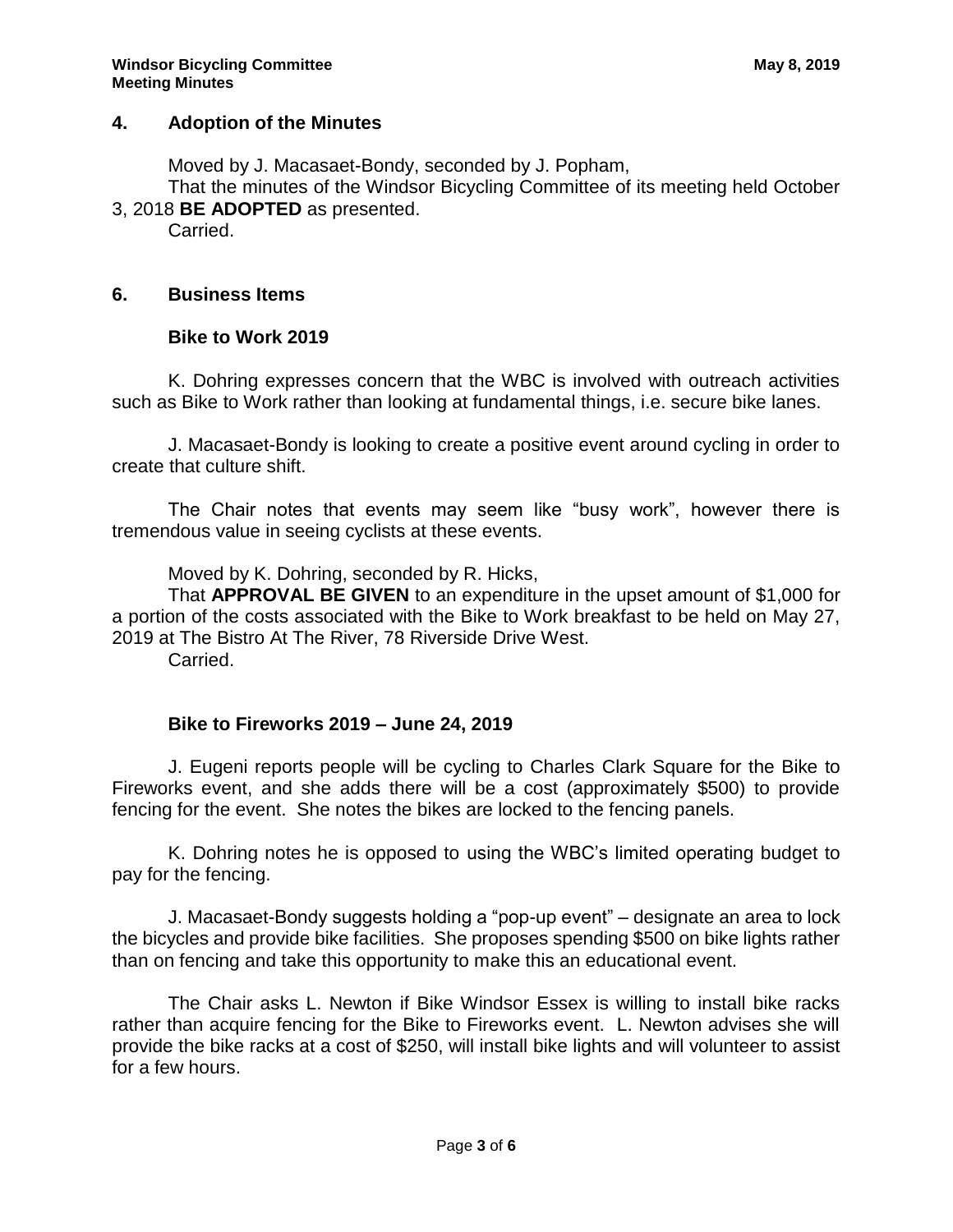Moved by J. Macasaet-Bondy, seconded by A. Sylvestre,

That Bike Windsor Essex in partnership with the Windsor Bicycling Committee will host the Bike to Fireworks event to be held on June 24, 2019 (rain date June 25, 2019) at Charles Clark Square, and, that **APPROVAL BE GIVEN** to an expenditure in the upset amount of \$250. for costs associated with Bike Windsor Essex supplying bike racks for the event and further, that Bike Windsor Essex will provide bike lights at no cost and will offer educational activities at the event.

Carried.

### **Bike Parking for Community Events**

K. Dohring states that as events are held at city venues, that the city should provide proper bicycle infrastructure. He suggests a policy be written to address bike parking at community events.

The Chair suggests an agenda item relating to a communications policy – bike parking for community events be discussed at the next meeting.

### **6.2 One-Time Federal Gas Tax Funding**

The Chair states that funding from the one-time Federal Gas Tax increase will result in approximately \$13,434,160 for the City of Windsor.

### **6.3 Mountain Biking Investments and Strategy**

J. Eugeni advises this matter is a Parks Department initiative and it is suggested a representative be invited to attend the next meeting.

Moved by K. Dohring, seconded by J. Macasaet-Bondy,

That a representative from the Parks Department **BE INVITED** to attend the next meeting of the Windsor Bicycling Committee to provide information relating to the mountain biking investments and strategy initiative.

Carried.

# **6.4 WBC Terms of Reference and Mandate**

Moved by K. Dohring, seconded by J. Macasaet-Bondy,

That the Windsor Bicycling Terms of Reference and Mandate **BE DEFERRED** to the next meeting.

Carried.

# **6.5 Status of Windsor Police Bike Auction**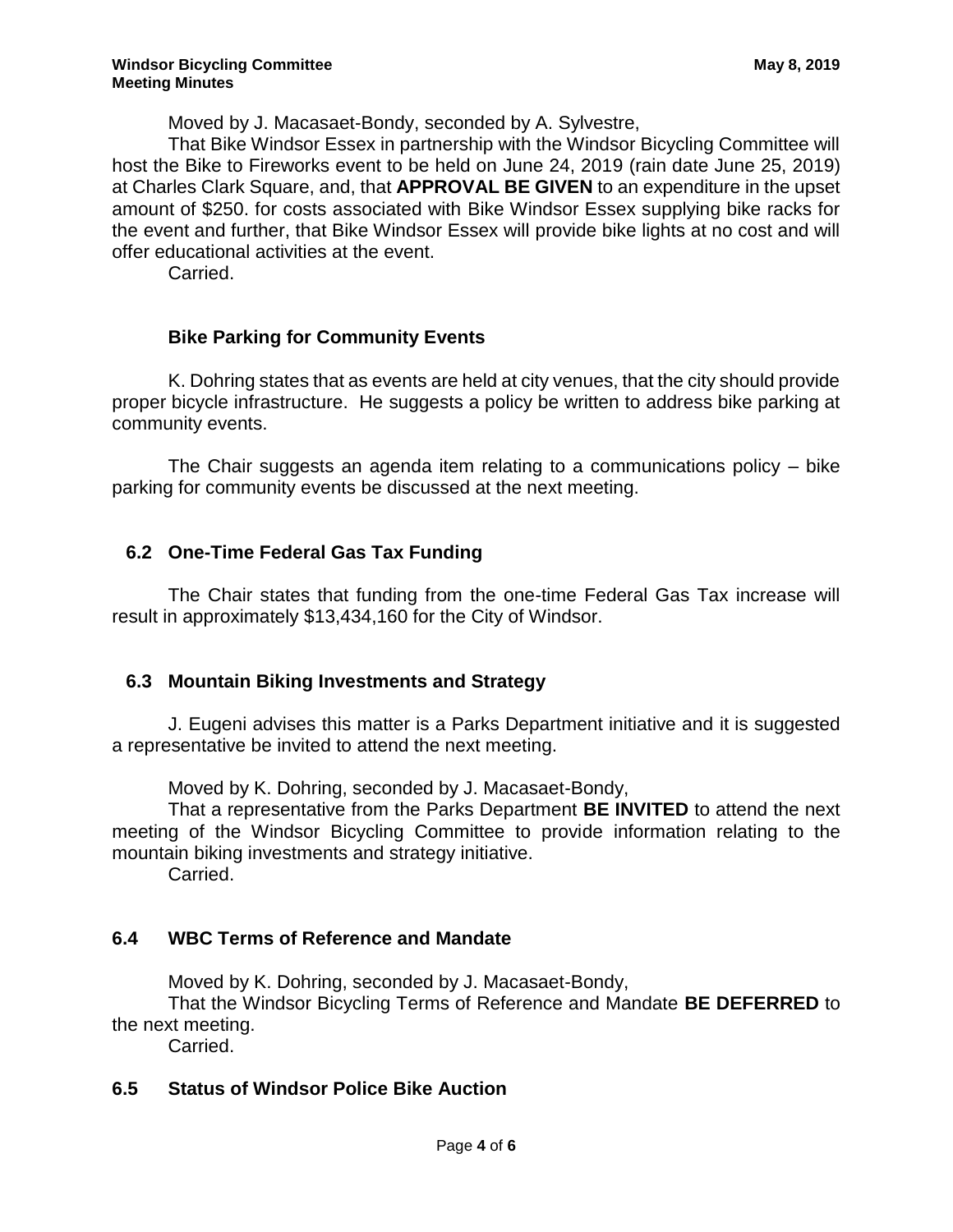The Committee Coordinator is requested to contact Dale Roorda, Windsor Police Services to determine the status of the WPS Bike Auction and to report back.

### **6.6 Meeting Schedule**

It is determined the next meeting of the WBC will be held in July 2019 at 5:00 o'clock p.m.

# **6.7 Transportation Planning Department Update**

J. Eugeni advises the following projects are currently in place:

- Bike lanes on Totten from Huron Church to South Cameron
- Doing the next phase of Riverside Drive
- Doing the next phase of Cabana from Howard to Dougall
- Parks Department is working on bridges to connect facilities

In response to a question asked by K. Dohring regarding the status of the 5 hot spot accident areas, J. Eugeni refers to the Bicycle Road Safety Audits report and notes she will provide an update at the next meeting.

### **6.8 WBC Inventory**

The Committee Coordinator provides an overview of the WBC inventory which includes bike lights, bike bells and reflector vests.

The Chair requests the WBC Workplan for 2019 be discussed at the next meeting.

### **7. Date of Next Meeting**

The next meeting will be held on a date to be determined in July, 2019.